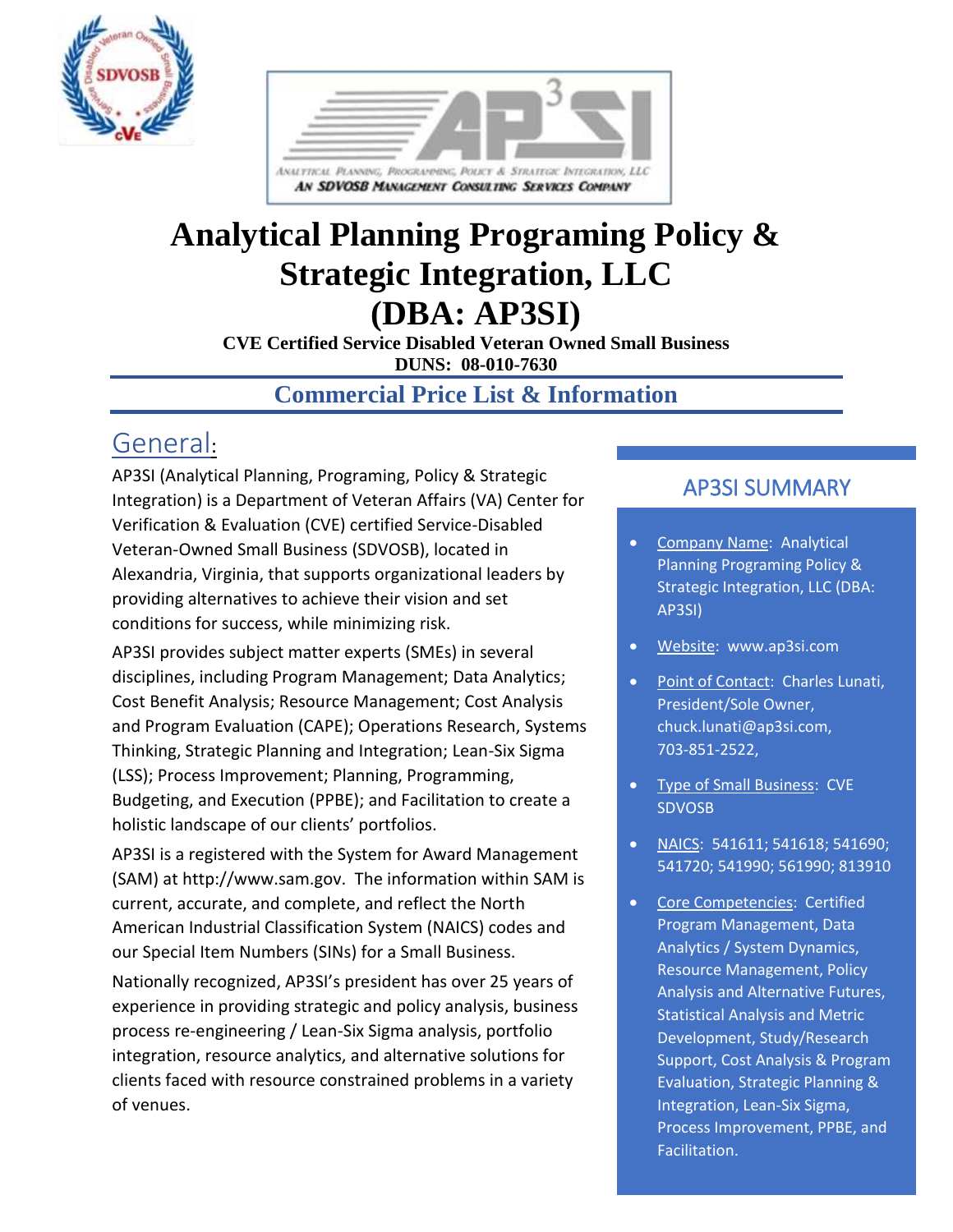## Competitive Pricing

AP3SI is very competitive in terms of market prices, quality, and delivery. To ensure price realism and reasonableness, AP3SI conducts market analysis using a variety of sources and peer comparisons for information to determine competitive wage rates and rates for proposed positions. Our burdened hourly labor rates include factors such as wages, fringe benefits, overhead, general and administrative expenses and fee. We provide a best-value at the lowest price possible.

Our ability to provide consultants with the expertise and knowledge to support our clients as well as our dedication to superior customer service have received exceptional ratings – as provided in independent analysis. AP3SI was recently evaluated by Open Ratings, a Dunn & Bradstreet company, scoring 97 (out of 100) in overall performance in comparison to our peers.

Given our management and quality processes/procedures, relationship with other vendors, low "WRAP rate", and reasonable terms with sub-contractors, we are able to provide very competitive prices that deliver quality services.

## Commercial Price List

| <b>Labor Category</b><br>(Hourly Firm Fixed Rates)*  | 1/1/17 to<br>12/31/17 | $1/1/18$ to<br>12/31/18 | 1/1/19 to<br>12/31/19 | 1/1/20 to<br>12/31/20 |
|------------------------------------------------------|-----------------------|-------------------------|-----------------------|-----------------------|
| <b>Analyst Level</b>                                 |                       |                         |                       |                       |
| Analyst                                              | \$112.20              | \$114.33                | \$116.50              | \$118.71              |
| Mid-Level Analyst                                    | \$128.00              | \$130.43                | \$132.91              | \$135.44              |
| <b>Consultant Level</b>                              |                       |                         |                       |                       |
| <b>Consultant/Subject Matter</b><br>Expert (SME) - I | \$144.30              | \$147.04                | \$149.83              | \$152.68              |
| Senior Consultant/ SME-II                            | \$151.07              | \$153.94                | \$156.86              | \$159.84              |
| Executive Consultant /<br>SME - III                  | \$170.98              | \$174.23                | \$177.54              | \$180.91              |
| Sr. Executive Consultant /<br>SME - IV               | \$191.98              | \$195.63                | \$199.35              | \$203.14              |

Effective 1 January 2017 through 31 December 2020

\* Annual escalation factor: 1.9%

Discounts apply to Most Favored Client and Government Customers.

AP3SI does not provide services that fall under the purview of the Service Contract Act (SCA).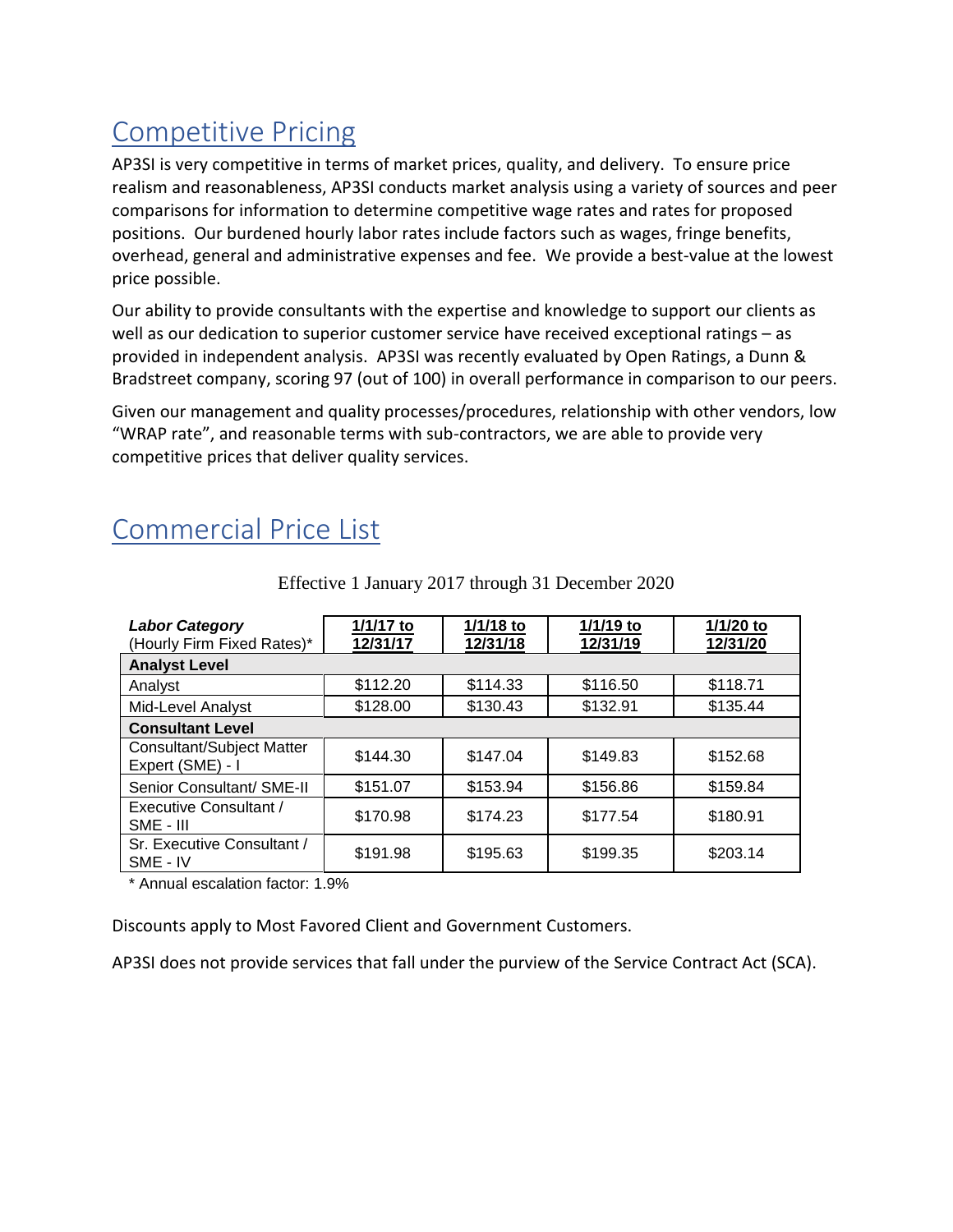# Labor Category Descriptions - AP3SI

#### **Commercial Job Title: Analyst**

Minimum/General Experience: A minimum of 3 years of general experience. With one of those years of working experience in a technical or administrative discipline relating to analysis of data. Working knowledge and/or familiarity with analytical support systems such as word processing, spreadsheet, graphics and illustration, and systems.

Functional Responsibility: Provide analytical support to define project objectives and strategic direction. Responsible for providing information and analyses work products to client and project teams. Performs data collection, interviewing, data modeling, product/ service testing, and creation of performance measurements to support project objectives. Conducts activities in support of project objectives.

Minimum Education: Bachelor's Degree.

#### **Commercial Job Title: Mid-level Analyst**

Minimum/General Experience: Four Years of working experience with three years working experience in a technical or administrative discipline relating to analysis of data. Working knowledge and/or familiarity with analytical support systems such as word processing, spreadsheet, graphics and illustration, and systems.

Functional Responsibility: Leads the application of analytical techniques and helps define project objectives and strategic direction. Responsible for providing information and analyses work products to client and project teams. Resolves complex problems, which require an in‐ depth knowledge of analytical methodologies and principles. Performs data collection, interviewing, data modeling, product/ service testing, and creation of performance measurements to support project objectives. Conducts activities in support of project objectives.

Minimum Education: Bachelor's Degree.

#### **Commercial Job Title: Consultant / Subject Matter Expert-I**

Minimum/General Experience: Six years working experience in a technical or administrative discipline relating to analysis of data. Expertise with analytical support systems such as word processing, spreadsheet, graphics and systems. Experience in leading / facilitation of projects.

Functional Responsibility: Defines project objectives and strategic direction. Develops solutions, recommendations, or outcomes across multiple complex tasks in multiple organizations. Responsible for providing leadership and vision to client and project teams and serves as a key facilitator between multiple teams to achieve objectives of complex efforts.

Minimum Education: Bachelor's Degree.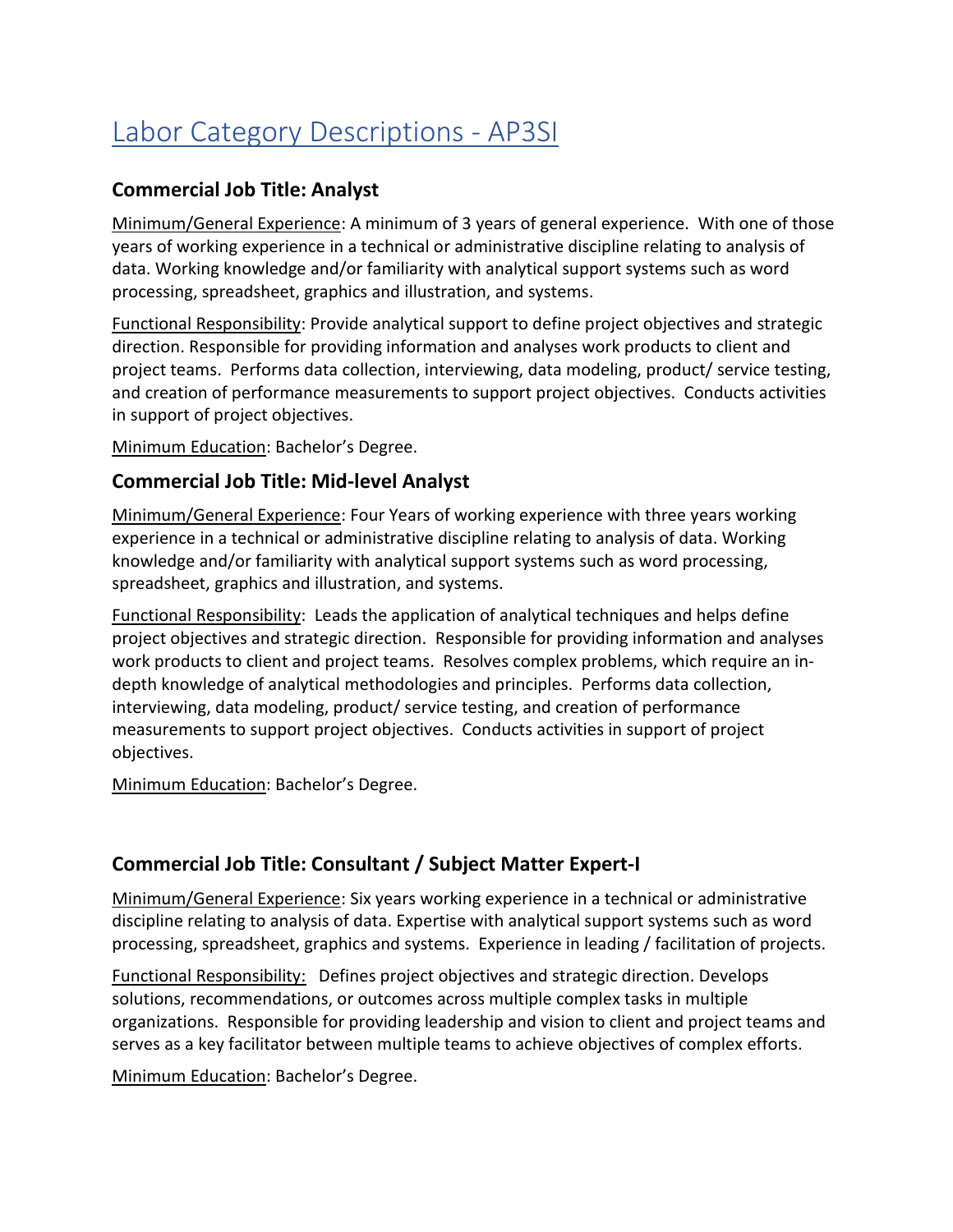#### **Commercial Job Title: Senior Consultant / Subject Matter Expert-II**

Minimum/General Experience: Eight years of general experience. Five years working experience in a technical or administrative discipline relating to analysis of data. Expertise with analytical support systems such as word processing, spreadsheet, graphics and systems. Experience in leading / facilitation of projects.

Functional Responsibility: Coordinates business analyses and studies, needs assessments, requirements analysis/ definition, and cost/benefit analyses in an effort to align business systems, solutions, and initiatives. Provides expert analytical support to solve complex business analysis. Prepares forecasts and analyzes trends, reporting regulations, and business conditions. Develops and analyzes metrics, performance measurements, requirements, reports, and recommendations related to management, organizational structure, policy/procedures, and business systems. Identifies potential business risks. Areas of focus include, but are not limited to business performance, business and economic case analysis, internal control, and risk assessment.

Minimum Education: Master's Degree.

#### **Commercial Job Title: Executive Consultant / Subject Matter Expert-III**

Minimum/General Experience: Twelve years of general experience. Eight years working experience in a technical or administrative discipline relating to analysis of data. Expertise with analytical support systems such as word processing, spreadsheet, graphics and systems. Experience in leading / facilitation of projects / providing consultant solutions to senior leaders. Specialized experience required includes: complete engineering project development from inception to deployment; proven expertise in the management and control of funds and resources, demonstrated capability in managing multi-task contracts. General experience required includes: increasing responsibilities in information systems design and management.

Functional Responsibility: Progressive experience in leading and providing technical direction of Strategic business projects. Demonstrated ability to provide guidance and direction for multiple projects or sub-tasks and in designing, implementing and managing business programs. Capability to manage multitask projects of high complexity, and must have demonstrated experience in managing all key project areas. Provides primary interface with client personnel regarding strategic issues and on project specific issues. Directs the completion of projects within estimated time frames and budget constraints. Coordinates all parties to tasks, review work products for completeness and adherence to client requirements. Experience includes demonstrated exceptional written and oral communication skills, including white papers and formal presentations. Delivers presentations and leads client meetings. Demonstrated ability to work independently.

Minimum Education: Master's Degree.